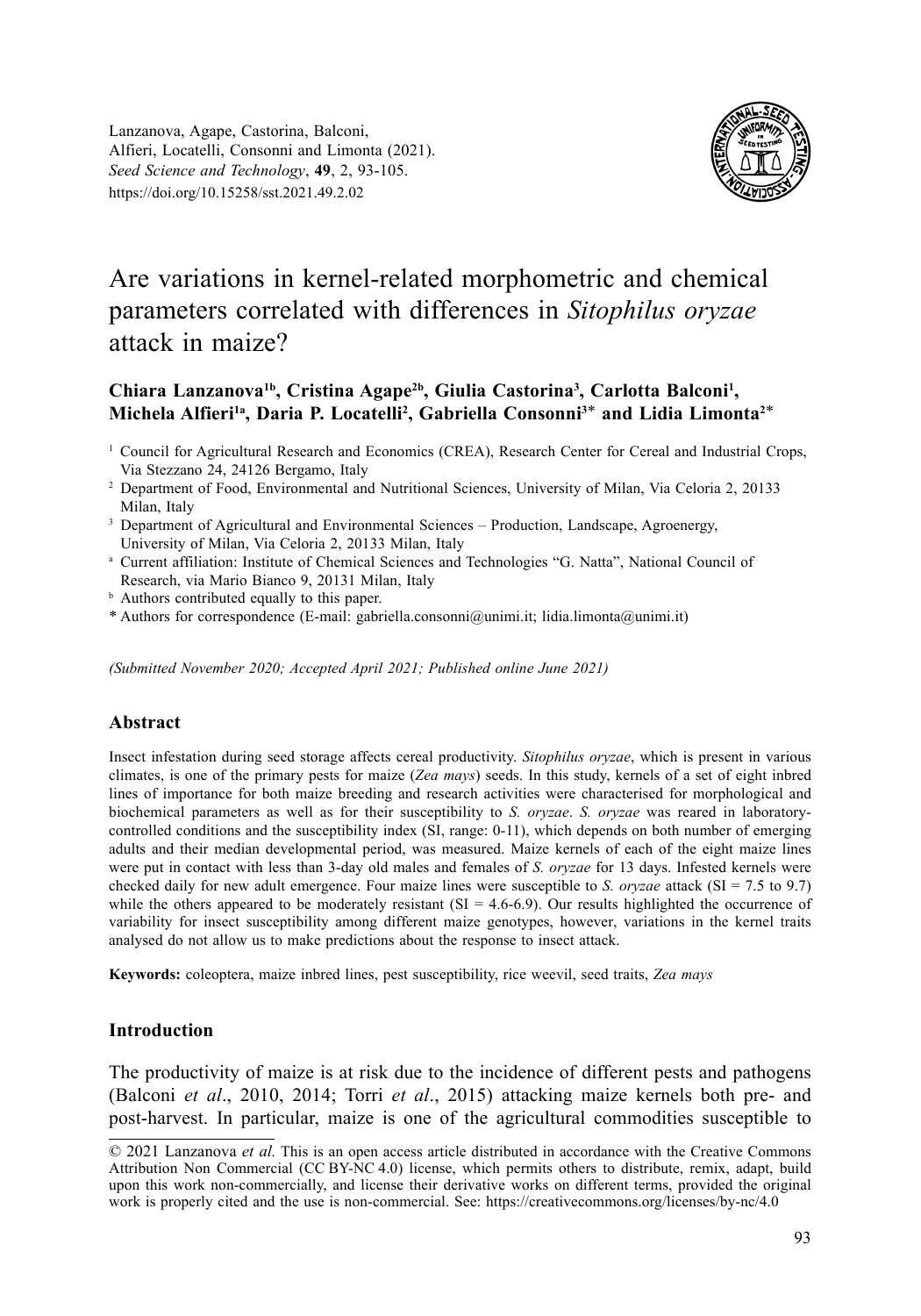infestation by storage insects, which may cause a huge loss of quality and germination of the seeds (Derera *et al*., 2014). Insect attack damages both the endosperm and the embryo. Maize endosperm is the largest domain in the kernel and represents a good source of feeding material since it accumulates starch and protein, while the embryo, which comprises root and leaf primordia, represents the succeeding plant generation (Consonni *et al*., 2005).

Three species of the genus *Sitophilus* Schoenherr are pests of cereal seeds. *S. granarius* (L.) was the first species described in 1758 by Linnaeus. *S. oryzae* (L.) was subsequently detected on rice and *S. zeamais* Motschulsky was described on maize, but each of the species can thrive on all cereal seeds. *S. oryzae* and *S. zeamais* are more widespread than *S. granarius* since the latter is wingless. *S. oryzae* is one of the primary pests of stored maize, found not only in warm and tropical areas but also in temperate climates (CABI, 2018). The female chews a hole with the mandibles and lays one egg in each kernel. These species develop over a wide temperature range, the lower and upper temperatures are 15°C (Nakakita *et al*., 1997) and 35°C (Mansoor *et al*., 2017), respectively. The feeding damages the seeds, which also allows the development of fungi, thus causing a reduction in germination (Muzemu *et al.*, 2013; Zunjare *et al*., 2014). Crop yield losses due to these harmful organisms can be substantial and may be prevented, or reduced, by crop protection measures.

How and if nutritional properties, endosperm texture or tegument hardness may influence insect attacks has still to be elucidated. Several authors have considered how the physical characteristics of endosperm and embryo, such as hardness, thickness and seed size, influence resistance of genotypes to insect infestation (Ivbiljaro, 1981; Ashamo, 2001; Lale *et al*., 2013; Limonta *et al*., 2013; Akpodiete *et al*., 2015), while Zunjare *et al*. (2016) affirmed that "pericarp thickness and seed hardness did not impart resistance".

In this work, kernel-related traits taken into consideration included morphometric parameters, endosperm texture and nutritional properties. Beside pericarp thickness, seed hardness can be related to the ratio between the vitreous or semi-vitreous component of the endosperm, which is the hard portion located at the periphery, and the white floury component, which is the soft portion present in the central part of the kernel. On this basis, dent genotypes, characterised by the presence of little vitreous endosperm, and flint genotypes showing a larger proportion of vitreous endosperm (Gayral *et al*., 2016), have been analysed.

As to kernel nutritional properties, lines differ in starch content, and proportion of two types of glucose homopolymers that accumulate in the maize endosperm, *i.e.* the linear amylose molecule and the branched amylopectin, which depends on the activity of enzymes involved in starch chain elongation and branching (Zeeman *et al*., 2010). Total protein content, anthocyanin presence and total antioxidant capacity (TAC), were also taken into consideration.

The aim of this study is to verify whether variation in kernel traits including morphometric parameters, endosperm texture, pericarp thickness, and nutritional properties, such as starch content, total protein content and total antioxidant capacity (TAC), can be correlated with variation in susceptibility to *S. oryzae* attack.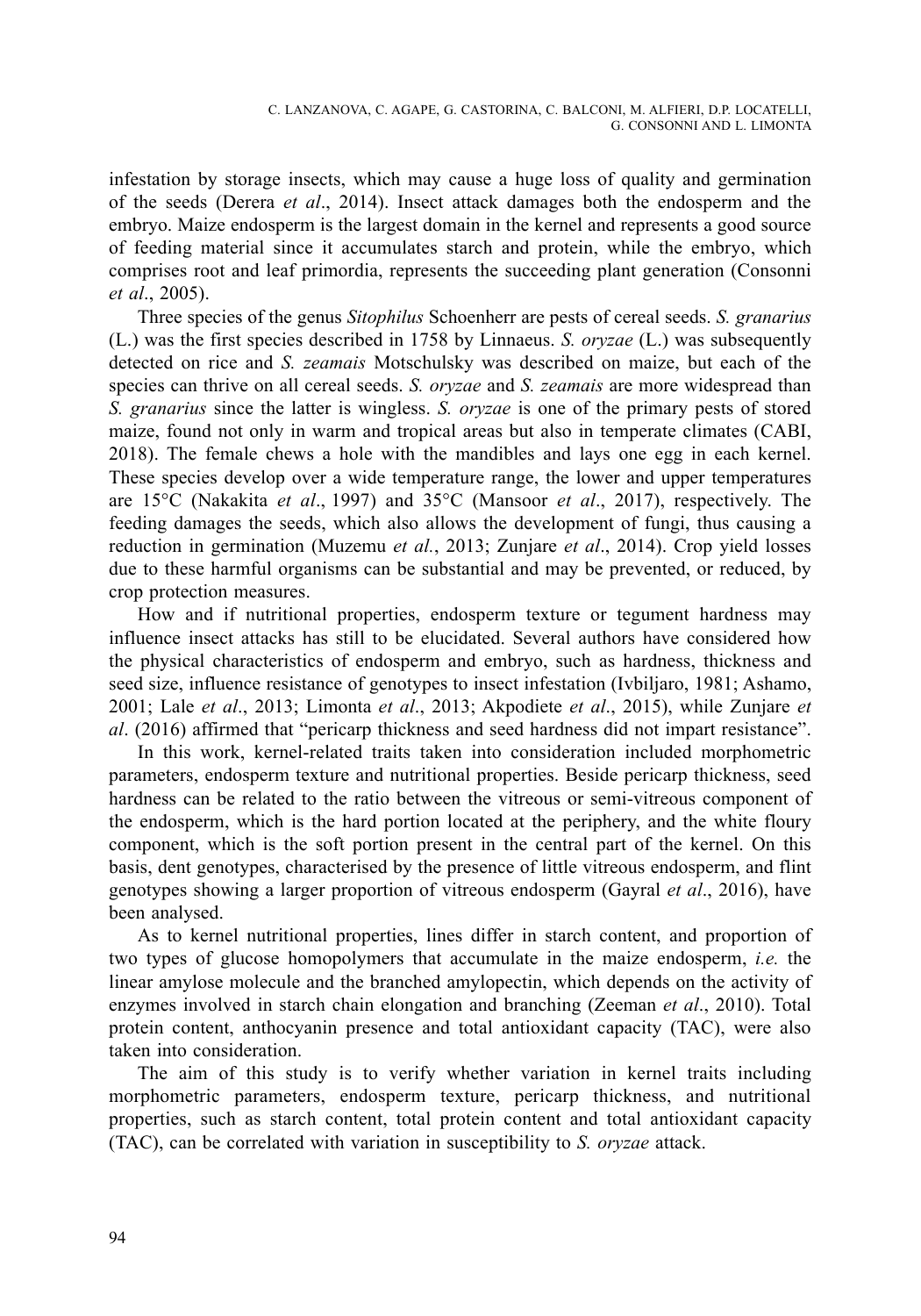# **Materials and methods**

#### *Plant materials*

All genetic materials (inbred lines) included in this work belong to the germplasm collection of CREA Bergamo, ([www.ecpgr.cgiar.org/working-groups/maize/maize-wg\)](http://www.ecpgr.cgiar.org/working-groups/maize). Inbred lines have been maintained through sib-mating at the experimental station of the CREA Institute "Azienda La Salvagna" (249 m., 45°68'N, 9°64'E) for 10 years. Uniformity and stability of traits among plants of each line have been observed across generations through: i) field evaluations of agronomical traits, ii) ear and seed morphometric records.

For this work, ears were dried at 40°C for a week to about 12-13% moisture content and stored at room temperature. Kernels were removed from ten mature ears using an electric sheller, and kernels from each line were mixed thoroughly.

The eight inbred lines have different origin and seed features (table 1; figure 1). B73 is a historic American line selected by the Iowa State University that dominated the world scene for over 30 years (Russell, 1972). Even today, a considerable portion of modern germplasm has genetic traits that can be traced back to B73. Its first genome sequence was released in 2009 (Schnable *et al*., 2009). In the B73*Pl1* line, the introgression of a functional allele of the *Purple plant1* (*Pl1*) (Cone *et al*., 1993) gene leads to the

| Maize<br>line   | Origin                                                                           | Flowering<br>time | Seed phenotype                                                                             | Utilisation                                        |
|-----------------|----------------------------------------------------------------------------------|-------------------|--------------------------------------------------------------------------------------------|----------------------------------------------------|
| <b>B73</b>      | Selected from SSS<br>(Stiff Stalk Synthetic)                                     | Medium            | Wild type                                                                                  | As female line to<br>produce hybrids               |
| $B73$ $Pl1$     | Selected from SSS<br>(Stiff Stalk Synthetic)                                     | Medium            | Wild-type, red pericarp due<br>to introgression of the Pl<br>allele                        |                                                    |
| $L$ o $1411$ wx | Cross between the<br>Pioneer waxy hybrid<br>P3394E and the inbred<br>line Lo1067 | Medium            | Waxy, due to homozygosity<br>of the <i>waxy</i> $(wx)$ allele                              | As female line to<br>produce wx hybrids            |
| Lo1096wx        | Cross between Pioneer<br>P1540 and a <i>waxy</i> inbred<br>line                  | Medium            | Waxy, due to homozygosity<br>of the <i>waxy</i> $(wx)$ allele                              | As male line to<br>produce wx hybrids              |
| Lo1488          | Derived by PR33A46<br>Pioneer hybrid                                             | Medium            | Wild type                                                                                  | As male line to<br>produce medium-<br>late hybrids |
| Lo1496          | Cross between BP42<br>945A and P3730 lines                                       | Early             | Wild type                                                                                  | As male line to<br>produce hybrids                 |
| $L_0$ 1521 $ae$ | Cross between Lo1309ae<br>and Lo1095ae inbred<br>lines                           | Medium-late       | Tarnished endosperm due to<br>homozygosity of the <i>amylose</i><br>extender1 (ae1) allele | As female line to<br>produce <i>ae</i> hybrids     |
| Lo1530          | Pioneer PR31G98 hybrid                                                           | Late              | Wild type                                                                                  | As male line to<br>produce hybrids                 |

Table 1. Main features of the maize inbred lines used in this study.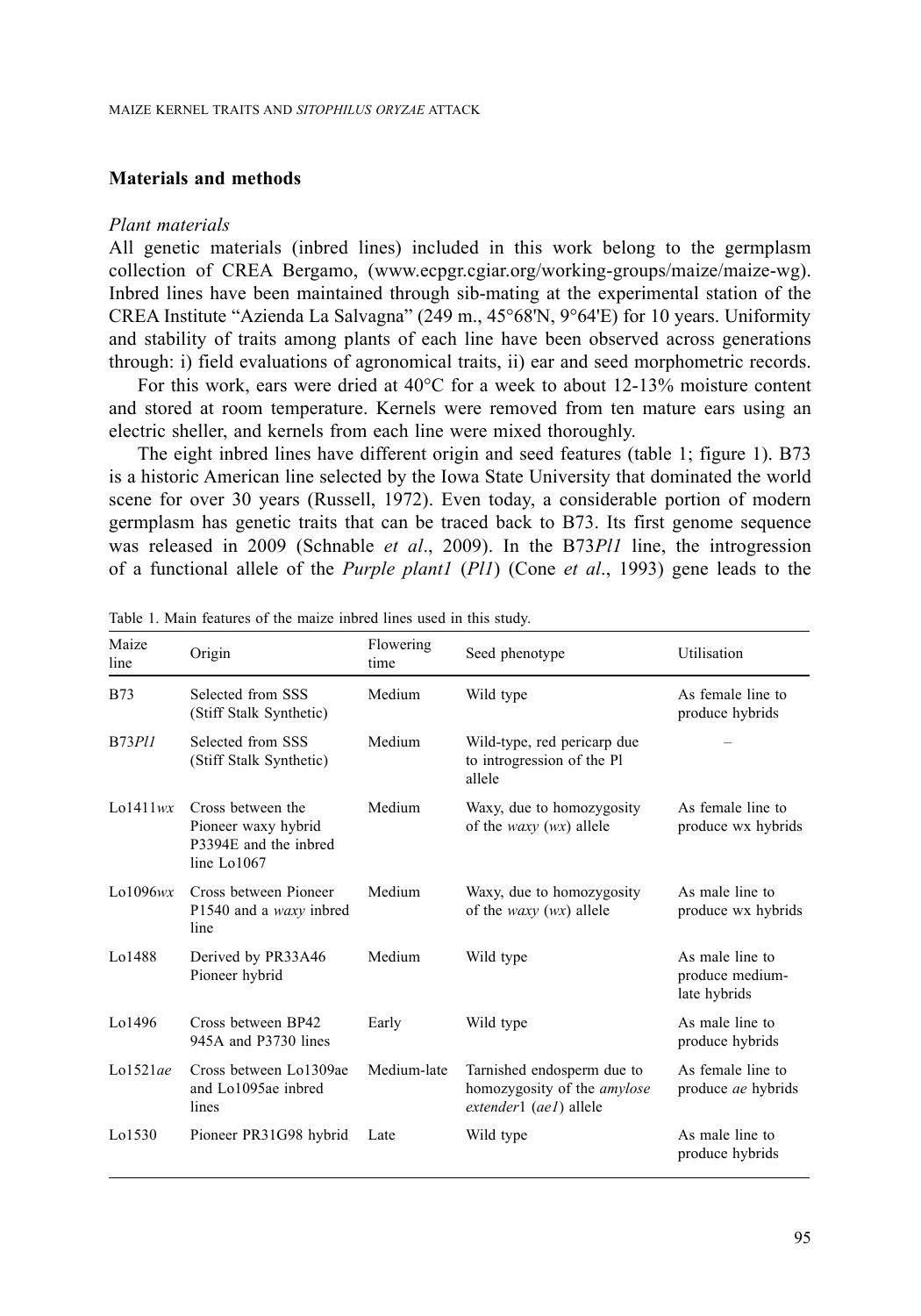C. LANZANOVA, C. AGAPE, G. CASTORINA, C. BALCONI, M. ALFIERI, D.P. LOCATELLI, G. CONSONNI AND L. LIMONTA



Figure 1. Representative image of kernels of the eight maize inbred lines.

accumulation of anthocyanin pigment in different plant organs, such as seed pericarp, anthers and leaves. The Lo1411*wx* and Lo1096*wx* lines carry defective alleles of the *waxy*  $\frac{1}{2}$ gene encoding a granule-bound starch synthase. Mutations at the *waxy* locus eliminate amylose synthesis, resulting in 100% amylopectin in the endosperm (Tsai, 1974; Wessler and Varagona, 1985).

Lo1521*ae* is homozygous for the *amylose extender*1 (*ae1*) mutant allele. The product of *ae1* is a starch branching enzyme (Kim *et al*., 1988); mutants in the *ae1* gene produce starch with a much higher amylose-content than amylopectin, showing significantly longer branch-chains than the normal maize starch (Liu *et al*., 2013).

#### *Morphometric analysis*

Maize kernels were imbibed for one hour in distilled water and longitudinally cut with a scalpel. Sectioned kernels were then observed with the Axio Zoom.V16 microscope; images were acquired as a series of Z-stack with the Axiocam 506 color camera and assembled with the ZEN 2 pro software (Zeiss Carl Zeiss Microscopy GmbH, Jena, Germany). To obtain fluorescence images, samples were exposed to UV light (100-400 nm) and the autofluorescence acquired through a GPF filter (wavelength from 395 to 475 nm). Images of whole kernels and pericarp were taken at  $5\times$  and  $20\times$  magnification, respectively. Measures of kernel length and wideness and pericarp thickness were elaborated by means of ImageJ software ([https://imagej.nih.gov/ij/index.html\)](https://imagej.nih.gov/ij/index.html).

Pericarp thickness measures were taken in the abaxial region of the kernel in the position indicated by arrows in figure 2 (B73 fluorescence image). For each parameter, 10 kernels were analysed for each genotype, with three technical replicates.

#### *Chemical analyses of seeds*

Subsamples were taken and seeds milled with a ZM 200 Retsch Ultra-Centrifugal mill equipped with a DR 100 vibratory feeder (Retsch GmbH, Haan, Germany) to a 1 mm sieve size and stored at 4°C.

Flour samples were scanned in duplicate in the visible and NIR regions of the electromagnetic spectrum in reflectance (400-2500 nm) at 2 nm intervals using a scanning monochromator NIRS 6500 (NIRSystems) (Foss Italia). Crude protein, crude lipid and starch (% on a dry matter basis) were calculated using NIRS prediction equations by means of the MATLAB program. MATLAB- Spectra were exported as csv files and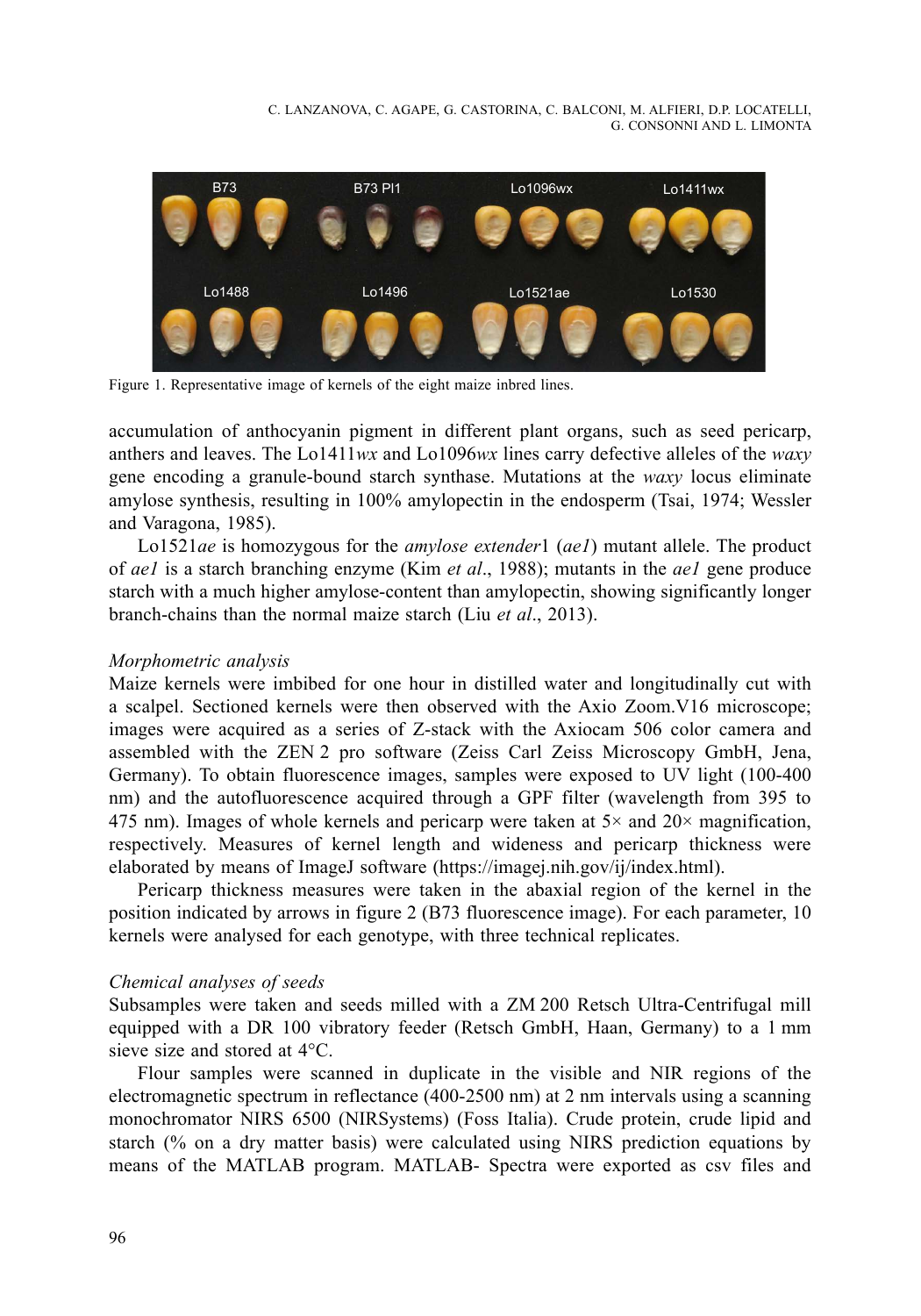processed using Matlab7.9 (The Math Works Inc., Natick, MA, USA) and PLS Toolbox7.9 (Eigenvector Research Inc., Manson, WA, USA).

Total antioxidant capacity (TAC) was expressed as mmol of Trolox equivalent (TE) for a kg of dry matter and determined by a specific calibration equation (Redaelli *et al*., 2016).

## *Insect rearing*

*S. oryzae* was laboratory-reared in the Department of Food, Environmental and Nutritional Sciences, Università degli Studi of Milan, on maize kernels at  $27 \pm 1^{\circ}$ C and  $70 \pm 5\%$ RH. To obtain newly emerged adults, 200 adults (mixed population) were collected from the mass rearing and put in a glass jar  $(1 L)$  with 400 g of maize; the adults were removed after 13 days. The jar with the maize kernels was kept in the thermostatic cell to allow the development of laid eggs. The new adults emerged in about 28 days and were selected for the tests.

## *Set up of screening for susceptibility to S. oryzae*

The first step was to determine the minimum amount of kernels to use in the experiments. Three trials were set up in which insects were grown in 156 mL glass jars with 100, 200 and 300 kernels respectively, each replicated five times. Five male/female couples of *S. oryzae*, three days old, were put in each jar. Sex was determined by examining the thickness and length of the rostrum and the 6° abdominal sternite aspect (Dinuta *et al*., 2009; Mannivannan and Ezhilvendn, 2017**)**. Couples were left for 13 days to allow mating and then removed. The number of  $F_1$  adults in the different groups was daily recorded. In the trial with 100 kernels,  $36.4 \pm 8.95 \ (\pm \text{s.e.})$  adults were recorded, a number that is significantly different from those recorded in the experiments with 200 and 300 kernels,  $114.4 \pm 9.94$  and  $124.2 \pm 13.36$ , respectively. The number of adults recorded on 200 and 300 kernels was not statistically different (one-way ANOVA  $F_{2, 12} = 19.427$ ,  $P \le 0.001$ , LSD range test).

Taking account of the previous results, experiments with the different maize lines were carried out in 156 mL glass jars with 200 kernels. Tests with each of the eight lines were replicated three times. Five males and five females of *S. oryzae*, less than three days old, were put in each jar. Adults were held in the glass jar to allow mating and oviposition for 13 days and then removed. Infested kernels were kept into the glass jar and checked daily for new adult emergence. The Susceptibility Index (SI) was calculated according to Dobie (1974):

$$
SI = \frac{lnF1}{MDP} \times 100
$$

Where  $F1 =$  first-generation emerging adult total number; MDP = median developmental period. SI ranged from 0 to 11; when the value was from 0 to 4 the line was considered resistant (R), from 4.1 to 7 moderately resistant (MR), from 7.1 to 10 susceptible (S) and more than 10.1 very susceptible (VS).

#### *Statistical analyses*

Data, normally distributed, were submitted to one-way ANOVA and least significance difference test ( $\alpha$  = 0.05) and Pearson product-moment correlation (IBM SPSS Statistics 25).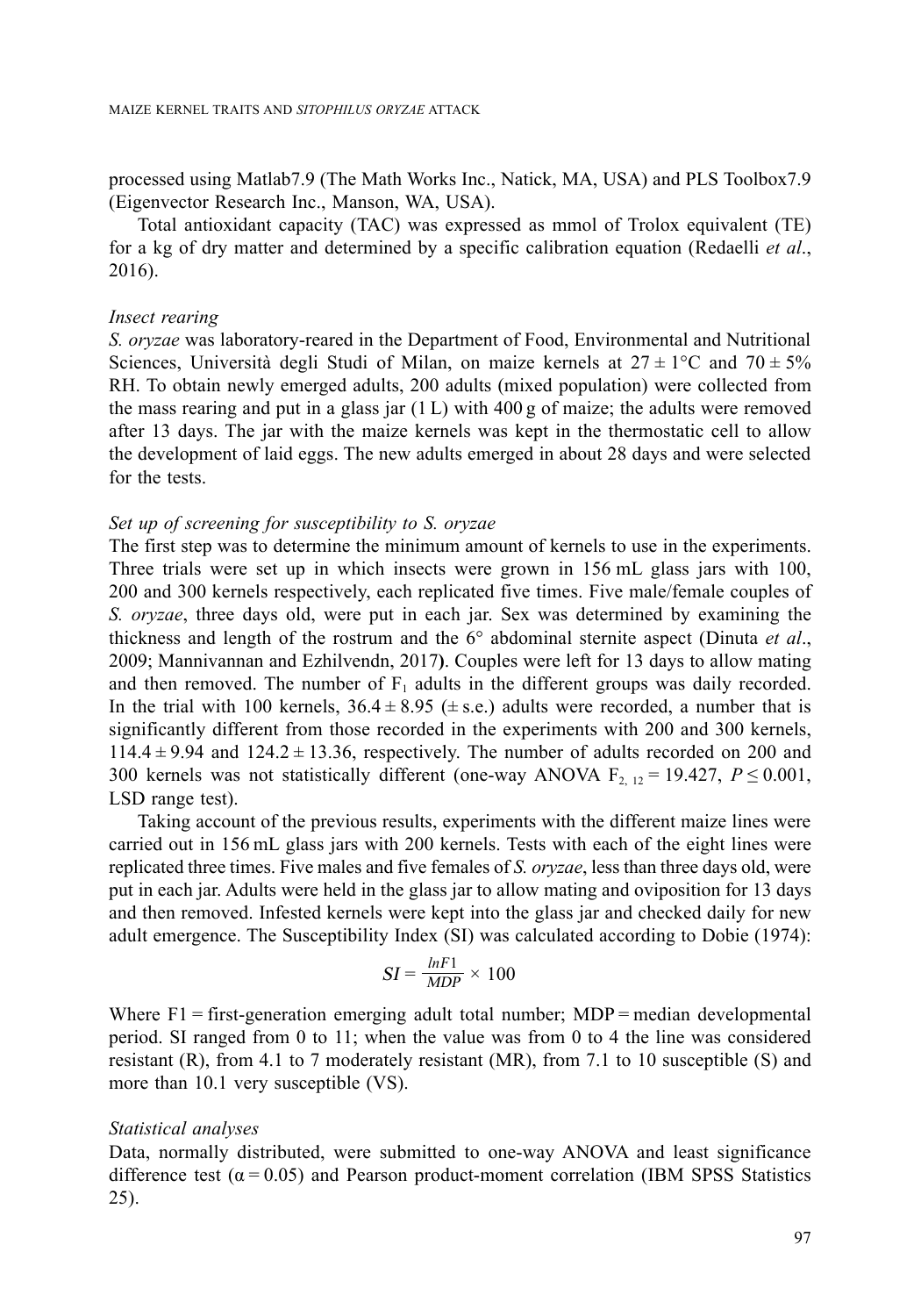# **Results**

# *Kernel related parameters*

The proportion of vitreous and floury endosperm varies among lines (figure 2). Vitreous endosperm was greater than floury endosperm in Lo1496, equal in B73, B73*Pl1*, Lo1411*wx* and Lo1521*ae*, and less in Lo1488 and Lo1530. Variation among lines was also observed for kernel length and width, as well as for pericarp thickness (table 2) as measured from fluorescence images. Pericarp thickness showed the highest and the lowest values, respectively, in Lo1488 and B73*Pl1*. Lo1411*wx* showed the highest 1000-kernel weight (306.5 g). The genotype with the lowest weight was Lo1530 (175.0 g).



Figure 2. Representative images and fluorescence (green) images of sectioned kernels of the eight maize inbred lines. Floury (F) and vitreous (V) portions of the endosperm are indicated in the B73, while semi-vitreous (SV) is indicated in the Lo1096*wx* seed sections. The arrow indicates the position in which pericarp thickness was measured.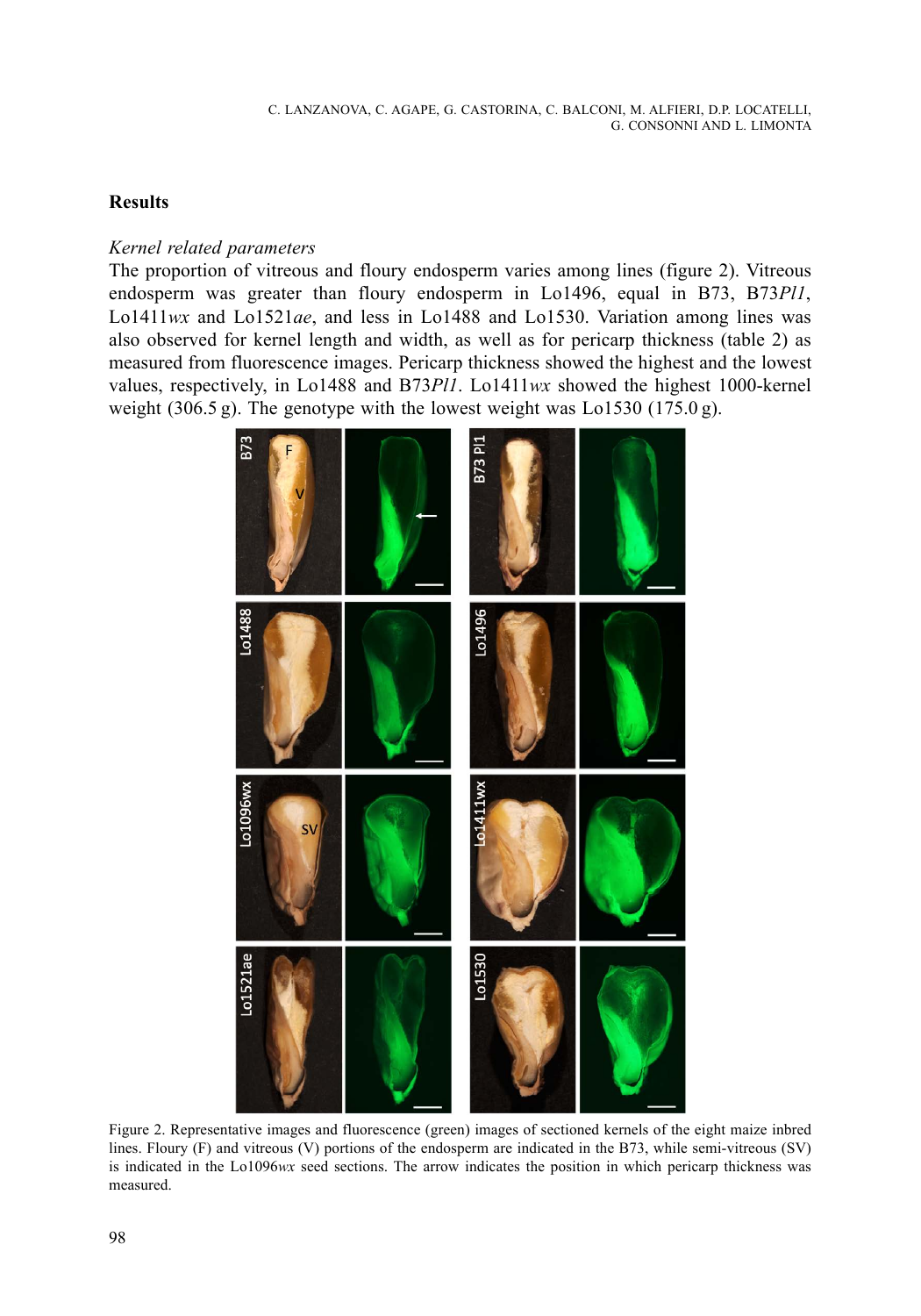| Maize<br>line   | 1000 kernel weight<br>(g) | Proportion<br>of vitreous/<br>semi-vitreous<br>endosperm | Kernel length<br>(mm) | Kernel width<br>(mm) | Pericarp thickness<br>$(\mu m)$ |
|-----------------|---------------------------|----------------------------------------------------------|-----------------------|----------------------|---------------------------------|
|                 | $mean \pm SE$             |                                                          | mean $\pm$ SE         | mean $\pm$ SE        | mean $\pm$ SE                   |
| <b>B73</b>      | $252.50 \pm 3.09$ b       | Intermediate                                             | $10.42 \pm 0.25$ a    | $3.96 \pm 0.47$ b    | $68.62 \pm 1.11$ d              |
| $B73$ $Pl1$     | $240.50 \pm 2.75$ c       | Intermediate                                             | $10.13 \pm 0.16$ a    | $3.99 \pm 0.15$ h    | $49.93 \pm 0.68$ f              |
| Lo1096 $wx$     | $227.50 \pm 2.22$ d       | Large $(s)$                                              | $8.61 \pm 0.11$ c     | $3.55 \pm 0.08$ bc   | $91.45 \pm 1.16$ b              |
| $L_0$ 1411 $wx$ | $306.50 \pm 2.63$ a       | Intermediate (s)                                         | $9.43 \pm 0.20$ b     | $5.26 \pm 0.10$ a    | $88.05 \pm 1.81$ bc             |
| Lo1488          | $238.00 \pm 3.65$ c       | Small                                                    | $10.13 \pm 0.16$ a    | $4.84 \pm 0.21$ a    | $104.56 \pm 1.98$ a             |
| Lo1496          | $252.50 \pm 1.71$ b       | Large                                                    | $10.42 \pm 0.20$ ab   | $4.28 \pm 0.13$ ab   | $84.36 \pm 2.21$ c              |
| Lo $1521$ ae    | $249.50 \pm 2.63$ b       | Intermediate                                             | $9.18 \pm 0.17$ h     | $3.03 \pm 0.19$ c    | $63.97 \pm 1.65$ e              |
| Lo1530          | $175.00 \pm 1.29 e$       | Very small                                               | $9.07 \pm 0.25$ bc    | $4.71 \pm 0.28$ a    | 53.18 $\pm$ 1.61 f              |

Table 2. Morphometric parameters in eight maize inbred lines.

One-way ANOVA for 1000-kernel weight (g)  $F_{7, 24} = 194.25$ ,  $P < 0.00$ ; length  $F_{7, 22} = 11.739$ ,  $P < 0.00$ ; width  $F_{7,72} = 8.636$ ,  $P < 0.00$ ; pericarp  $F_{7,72} = 149.152$ ,  $P < 0.00$ . Means followed by a different letter in a column are significantly different ( $\alpha$  = 0.05, LSD multiple range test). s: semi-vitreous.

The starch content ranged from 64.9 to 72.2% dry weight in Lo1096*wx* and Lo1496, respectively, with an average of 69.35% and the lipid content ranged from 2.9 to 4.9% dry weight in Lo1488 and Lo 1096*wx*, respectively with an average of 3.71% (table 3). The level of proteins observed in different inbred lines was the qualitative parameter that showed the lowest variation; it varied from 11.7 to 13.3% dry weight with an average of 12.38%. The highest protein content was measured in Lo1096*wx* and the lowest in Lo1530.

| Maize<br>line   | Starch<br>$\frac{6}{6}$ dry weight) | Lipid<br>$(\%$ dry weight) | Protein<br>$\frac{6}{6}$ dry weight) | <b>TAC</b><br>(mmol TE $kg^{-1}$ dry weight) |  |
|-----------------|-------------------------------------|----------------------------|--------------------------------------|----------------------------------------------|--|
|                 | mean $\pm$ SE                       | mean $\pm$ SE              | mean $\pm$ SE                        | mean $\pm$ SE                                |  |
| <b>B73</b>      | $70.49 \pm 0.99$ ab                 | $4.41 \pm 0.04$ b          | $12.29 \pm 0.11$ cd                  | $14.18 \pm 0.22$ cd                          |  |
| <b>B73P11</b>   | $66.85 \pm 1.03$ bc                 | $3.08 \pm 0.06$ e          | $12.25 \pm 0.09$ cd                  | $13.78 \pm 0.16$ d                           |  |
| Lo $1096wx$     | $64.86 \pm 0.77$ bc                 | $4.88 \pm 0.12$ a          | $13.29 \pm 0.03$ a                   | $15.96 \pm 0.33$ a                           |  |
| $L_0$ 1411 $wx$ | $70.01 \pm 0.57$ ab                 | $3.54 \pm 0.05$ d          | $12.03 \pm 0.09$ cd                  | $15.10 \pm 0.00$ bc                          |  |
| Lo $152$ lae    | $68.11 \pm 0.97$ b                  | $4.03 \pm 0.17$ c          | $12.33 \pm 0.10$ cd                  | $15.31 \pm 0.05$ ab                          |  |
| Lo1488          | $71.83 \pm 0.54$ a                  | $2.88 \pm 0.00 e$          | $12.62 \pm 0.01$ bc                  | $13.15 \pm 0.14$ de                          |  |
| Lo1496          | $72.25 \pm 0.73$ a                  | $3.47 \pm 0.01$ d          | $12.70 \pm 0.20$ b                   | $13.05 \pm 0.06$ e                           |  |
| Lo1530          | $71.71 \pm 0.58$ a                  | $3.43 \pm 0.00$ d          | $11.68 \pm 0.06$ e                   | $14.47 \pm 0.33$ c                           |  |

Table 3. Seed chemical composition and total antioxidant capacity (TAC) in the eight maize inbred lines.

Means followed by a different letter in a column are significantly different  $(\alpha = 0.05,$  LSD multiple range tests).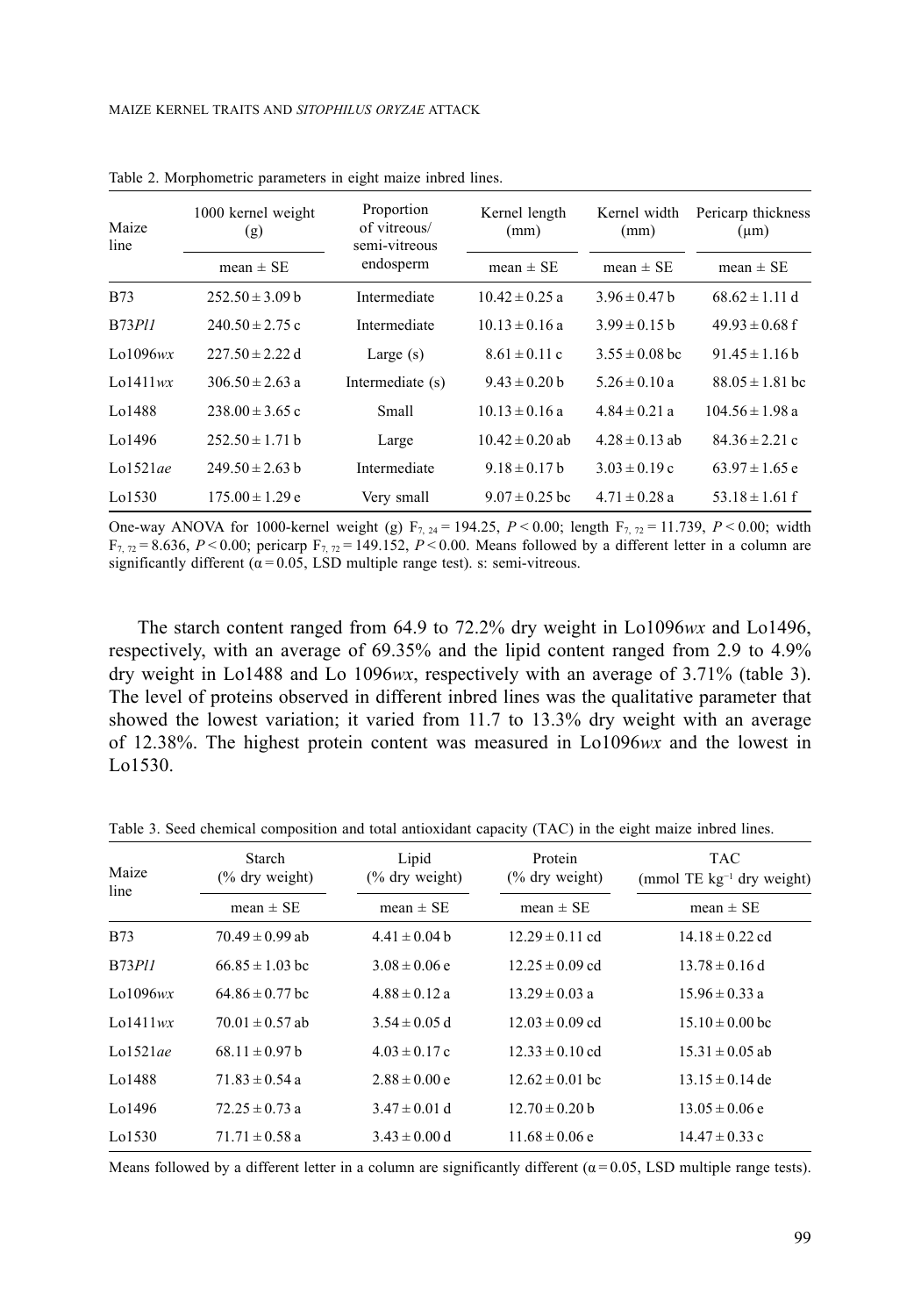The antioxidant capacity varied from 13.0 to 16.0 mmol TE kg<sup>-1</sup> dry weight with an average of 14.37 mmol TE  $kg^{-1}$  (table 3). The highest antioxidant capacity was measured in Lo1096*wx* while the lowest was detected in Lo1496.

From this qualitative analysis, it emerged that Lo1096*wx* showed a low starch content (64.9% dry weight) accompanied by the highest level of protein (13.3% dry weight), lipid content (4.9% dry weight) and antioxidant level (16 mmol TE  $kg^{-1}$  dry weight).

## *Insect susceptibility*

The highest numbers of adults were recorded on B73*Pl1* and Lo1096*wx*, the lowest on Lo1411*wx* (table 4.) The shortest development period was on B73*Pl1* and the longest on Lo1496. Pearson product-moment correlation indicates a strong significant negative association between the number of emerged adults and the length of the development period (*r* = −0.61, N = 24, *P* < 0.001). The lines B73, B73*Pl1*, Lo1096 and Lo1530 were susceptible, since they showed a SI value greater than 9, while the others appeared to be moderately resistant (table 4).

| Maize line      | F1 Progeny emergence | MDP (days)           | SI  | SI value  |
|-----------------|----------------------|----------------------|-----|-----------|
|                 | mean $\pm$ SE        | mean $\pm$ SE        |     |           |
| <b>B73</b>      | $31.66 \pm 3.71$ ab  | $49.15 \pm 1.01$ bc  | 9.1 | S         |
| <b>B73Pl1</b>   | $43.00 \pm 1.00 a$   | $46.27 \pm 0.62$ d   | 9.7 | S         |
| Lo $1096wx$     | $37.66 \pm 8.57 a$   | $47.96 \pm 0.99$ bcd | 9.2 | S         |
| $L_0$ 1411 $wx$ | $7.33 \pm 2.85$ d    | $51.77 \pm 1.09$ ab  | 4.6 | MR        |
| Lo1488          | $15.00 \pm 1.15$ cd  | $50.91 \pm 1.02$ ab  | 6.4 | <b>MR</b> |
| Lo1496          | $14.00 \pm 4.16$ cd  | $52.26 \pm 1.13$ a   | 5.9 | <b>MR</b> |
| Lo $1521$ ae    | $16.00 \pm 2.52$ cd  | $48.71 \pm 1.15$ bcd | 6.9 | <b>MR</b> |
| Lo1530          | $23.66 \pm 0.88$ bc  | $51.53 \pm 0.95$ ab  | 7.5 | S         |

Table 4. Mean number  $(\pm S.E.)$  of adults (F1) emerged, mean development period (MDP days)  $(\pm S.E.)$  of *Sitophilus oryzae*, susceptibility index (SI) and SI value recorded on the tested maize lines.

One-way ANOVA: F1 progeny emergence  $F_{7,16} = 10.555$ ,  $P < 0.00$ ; MDP  $F_{7,558} = 4.6$ ,  $P < 0.00$ . Means followed by a different letter in a column are significantly different ( $\alpha$  = 0.05, LSD multiple range test). Susceptibility index (SI): 0 to 4 = resistant (R); 4.1 to 7 = moderately resistant (MR); 7.1 to 10 susceptible (S).

To explore the correlation between the different values observed for the kernel morphogenetic parameters and susceptibility to *S. oryzae*, radar charts were constructed (figure 3) that report the number of adults together with kernel length and width measures (A) and pericarp thickness, (B) in the different inbred lines. The number of adults did not correlate with the length and the width of the kernels.

Although it appeared that B73*Pl1* had the highest number of adults and the thinnest pericarp, while Lo1411 had the lowest number of adults and the thickest pericarp, these correlations were not supported by the statistical analysis. Pearson product-moment correlation only indicated a moderate negative correlation between the number of emerged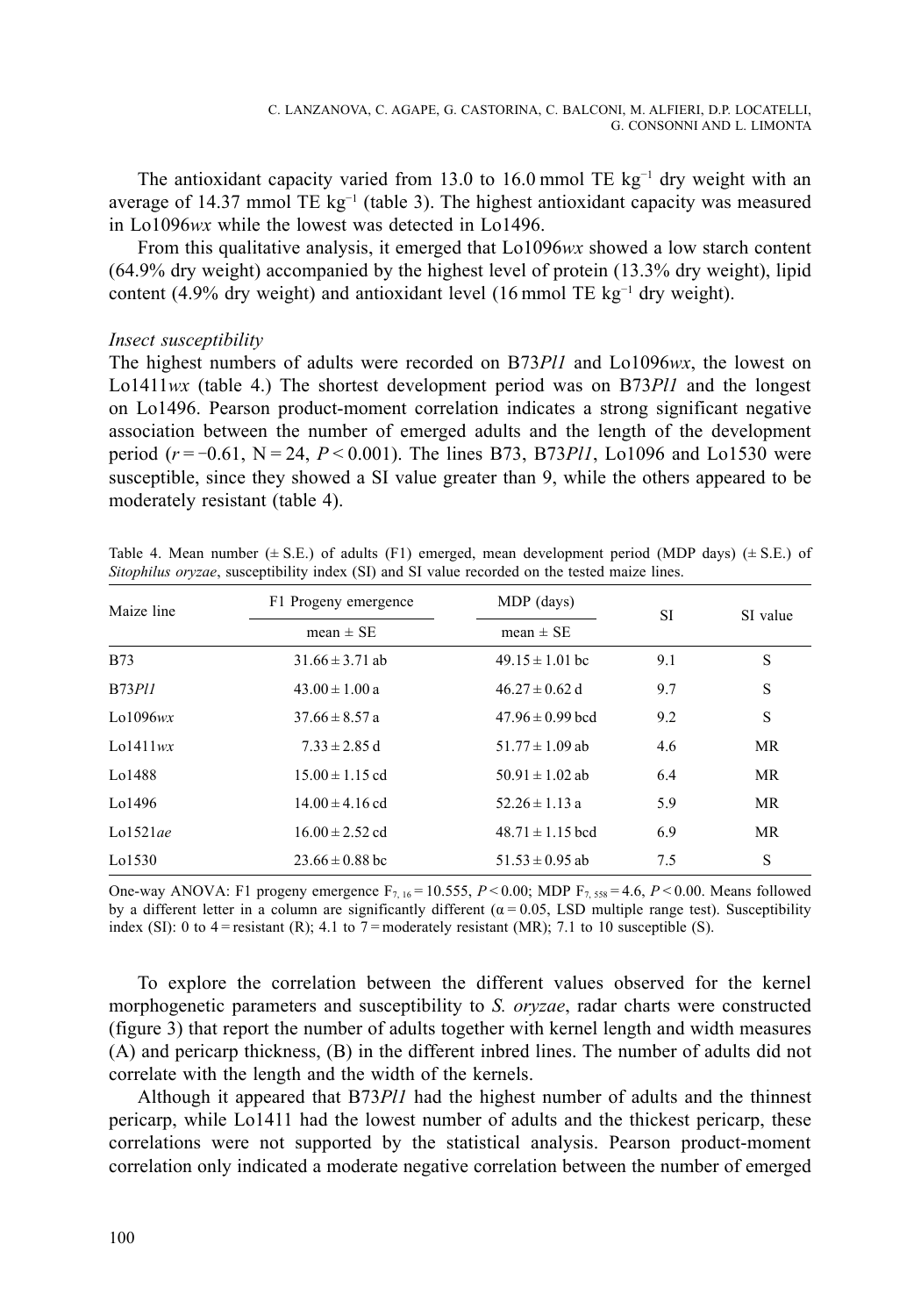

Figure 3. (A) Correlation between the number of F<sub>1</sub> progeny of *Sitophilus oryzae* (L.), length and width (mm) of kernels in the different maize lines; (**B**) correlation between the number of F<sub>1</sub> progeny of *Sitophilus oryzae*  $(L)$  and pericarp thickness  $(\mu m)$ .

adults and the pericarp thickness ( $r = -0.45$ , N = 8, n.s.) (figure 3). Moreover, the number of emerged adults varied among different lines that showed similar chemical composition. The number of adults on the different lines was not correlated to starch content  $(r = 0.21)$ , N = 8, n.s.), lipid content ( $r = 0.16$ , N = 8, n.s.), protein content ( $r = 0.60$ , N08, n.s.), and TAC ( $r = 0.06$ , N = 8, n.s.). TAC and SI were also not correlated ( $r = -0.1$ , N = 8, n.s.).

## **Discussion**

Various authors have argued that the morphometric characteristics of kernels are not related to the susceptibility to the insect (Gomez *et al.*, 1982; Zunjare *et al.*, 2014, 2016; Rahardjo *et al.*, 2017), while others assert that colour, hardness, thickness and kernel size may influence the resistance of cereals to insect storage pests (Ivbiljaro, 1981; Ashamo, 2001; Lale *et al.*, 2013; Akpodiete *et al.*, 2015). In our study, differences in kernel length and width, and in pericarp thickness, were not related to the number of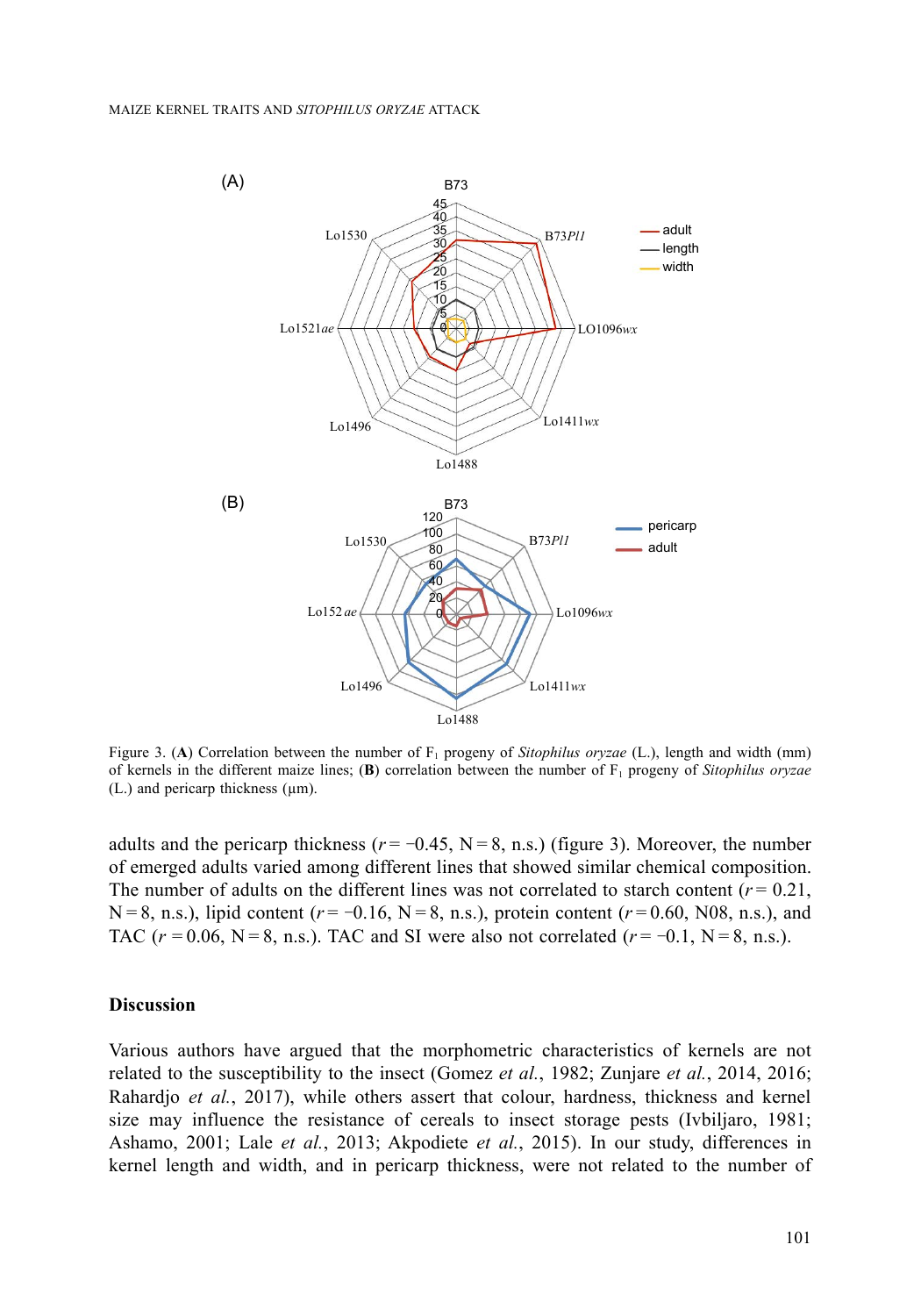*S. oryzae* offspring (figure 3). For example, in the Lo1411*wx* and Lo1530 lines, which are characterised by the greatest width of the caryopsis, the least and the greatest number of adults respectively were observed. Moreover, the two most susceptible lines, B73*Pl1* and Lo1096 $wx$ , showed both the lowest (49.9  $\mu$ m) and one of the highest values of pericarp thickness (91.4 µm), respectively. Our results also suggest that there is no correlation between the protein and starch content (table 3) and the numbers of the progeny of *S. oryzae* (table 4), as stated by Tongjura *et al.* (2010) regarding *S. zeamais*. Nwosu (2016), instead, observed the influence of protein in maize lines resistant to the same species. The lines considered by Nwosu presented a protein content ranging from 4 to 14%, while the protein content of the lines observed in this research ranged from 11.68 to 13.29, too small a range to determine differences in the biology of this insect. Moreover, this pest species feeds on the seed starch, which is not a limiting factor when the insect is fed on corn seeds, while amino acids are supplied to the insect by endosymbionts (Heddi, 2003). Seed lipid content, that ranged from 2.88 to 4.88 (table 3), does not affect insect behaviour; finally, no evident preference for the type of endosperm was highlighted by storage pest development. Similarly, no correlation was detected between the number of adults (table 4) and the TAC values (table 3) of the eight lines. Total antioxidant capacity (TAC) refers to the overall activity of different compounds, generally present in the maize seed, that contribute to its antioxidant properties, such as carotenoids, polyphenols, flavonoids and anthocyanins (Serpen *et al*., 2007; Brewer, 2011). This parameter, which is generally understood to be related to the *in vivo* defence mechanisms of the plant, which produces more antioxidant molecules to combat the pathogen attack, seemed not to affect the responses to S. *oryzae* attack in stored materials in this study.

The results obtained in the present work indicate the existence of variability for the susceptibility to *S. oryzae* in the sample of eight maize inbred lines analysed. Lo1411*wx*, Lo1488, Lo1496 and Lo1521*ae* were identified as moderately resistant genotypes, while B73, B73*Pl1* and Lo1530 were shown to be more susceptible. However, data obtained from the morphometric and chemical analysis of the kernels of the tested lines are not associated with susceptibility to *S. oryzae* attack. In other words, variations in the parameters taken into consideration are not predictive of the type of response to *S. oryzae*  attack.

To our knowledge, this type of correlations up to now is not clearly understood, as there are multiple parameters involved and it is difficult to find a key parameter. We may speculate, in agreement with a previous study, that susceptibility to storage insect attack could be attributed to quantitative more than to single gene traits (Locatelli *et al*., 2019). A wider collection of genotypes will allow to investigate the molecular mechanisms at the basis of the kernel-insect interaction and eventually to analyse the genetic variability at the basis of insect susceptibility in different maize lines (Gafishi *et al*., 2012; Kasozi *et al*., 2016; Sodedji *et al*., 2018).

Considering that cereals could be stored for long periods before being distributed for sowing, and that *S. oryzae* is among the main pests that cause economically significant damage to seeds, when selecting new corn lines in breeding programmes, in addition to the agronomic characteristics, assessing the susceptibility to the attack of this species by biological tests must also be considered (Abebe *et al*., 2009).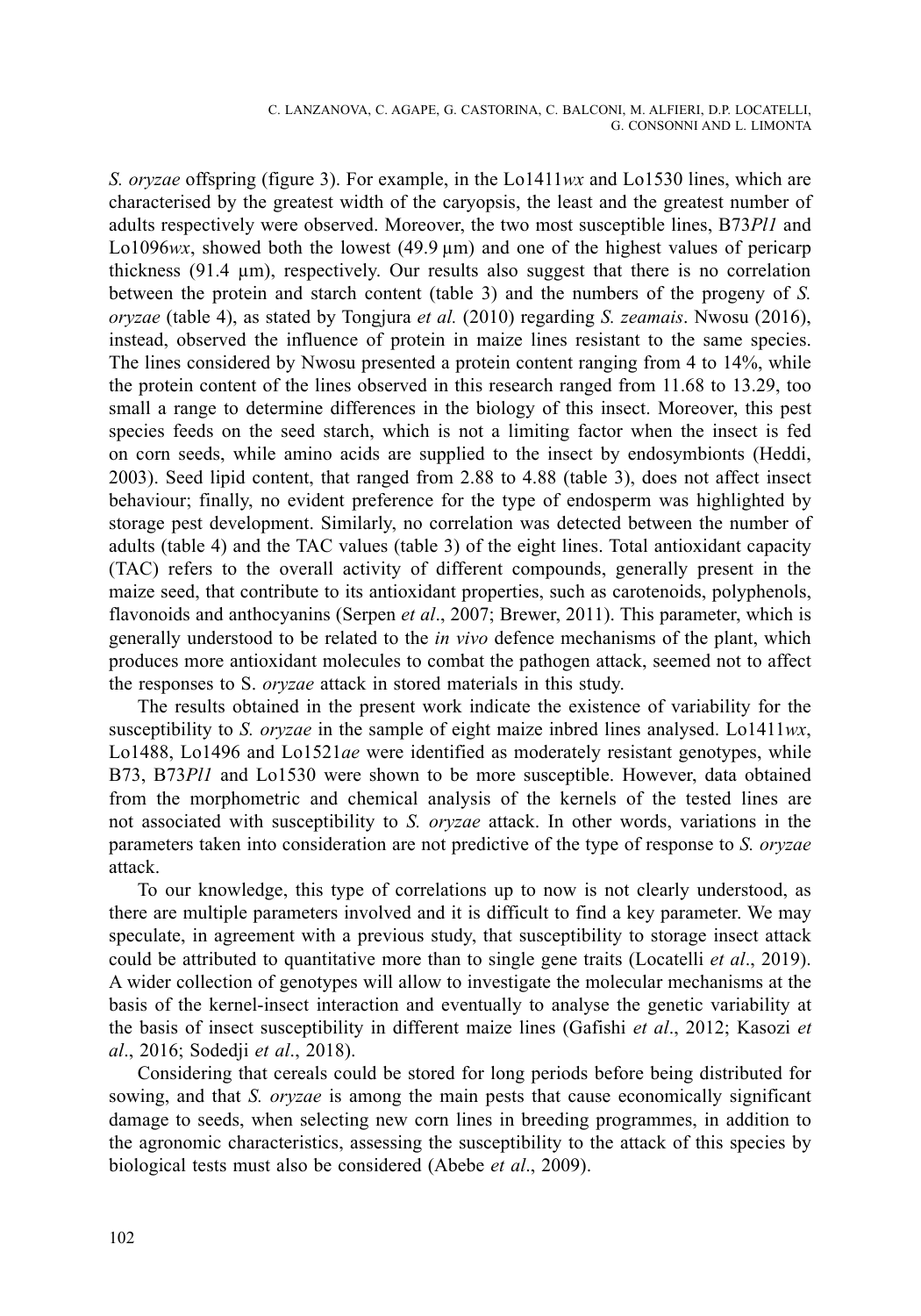#### **Acknowledgements**

We would like to thank Marta dell'Orto for technical assistance in microscopy analysis and Dr. Lesley Currah for editing the manuscript.

## **References**

- Abebe, F., Tefera, T., Mugo, S., Beyene, Y. and Vidal, S. (2009). Resistance of maize varieties to the maize weevil *Sitophilus zeamais* (Motsch.) (Coleoptera: Curculionidae). *African Journal of Biotechnology*, **8**, 5937- 5943.
- Akpodiete, O.N., Lale, N.E.S., Umeozor, O.C. and Zakka, U. (2015). Role of physical characteristics of the seed on the stability of resistance of maize varieties to maize weevil (*Sitophilus zeamais* Motschulsky). *IOSR Journal Environmental Science Toxicology and Food Technology*, **9**, 60-66. [<https://doi.org/10.9790/2402-](https://www.researchgate.net/profile/Odidika-Umeozor/publication/314226148_Diptera_Arthropoda_Insecta_of_Potential_Importance_in_Human_and_Animal_Health_in_Bayelsa_State_Nigeria/links/58f506a9458515ff23b55dbd/Diptera-Arthropoda-Insecta-of-Potential-Importance-in-Human-and-Animal-Health-in-Bayelsa-State-Nigeria.pdf) [09226066](https://www.researchgate.net/profile/Odidika-Umeozor/publication/314226148_Diptera_Arthropoda_Insecta_of_Potential_Importance_in_Human_and_Animal_Health_in_Bayelsa_State_Nigeria/links/58f506a9458515ff23b55dbd/Diptera-Arthropoda-Insecta-of-Potential-Importance-in-Human-and-Animal-Health-in-Bayelsa-State-Nigeria.pdf)>
- Ashamo, M.O. (2001). Varietal resistance of maize to the maize weevil, *Sitophilus zeamais* Motsch. (Coleoptera: Curculionidae). *Zeit Pflanzenkr Pflanzenschutz*, **108**, 314-319.
- Balconi, C., Motto, M., Mazzinelli, G. and Berardo, N. (2010). Ear secondary traits related to aflatoxin accumulation in commercial maize hybrids under artificial field inoculation. *World Mycotoxin Journal*, **3**, 239-250. <https://doi.org/10.3920/WMJ2010.1205>
- Balconi, C., Berardo, N., Locatelli, S., Lanzanova, C., Torri, A. and Redaelli, R. (2014). Evaluation of *Fusarium verticillioides* ear rot resistance and fumonisin accumulation in Italian maize inbred lines. *Phytopathologia Mediterranea*, **53**, 14-26. <[https://doi.org/10.14601/Phytopathol\\_Mediterr-11776](https://doi.org/10.14601/Phytopathol_Mediterr-11776)>
- Brewer, S. (2011). Natural antioxidants: sources, compounds, mechanisms of action, and potential applications. *Comprehensive Reviews in Food Science and Food Safety*, **10**, 221-247. [<https://doi.org/10.1111/j.1541-](https://doi.org/10.1111/j.1541-4337.2011.00156.x) [4337.2011.00156.x](https://doi.org/10.1111/j.1541-4337.2011.00156.x)>
- CABI (2018). *Sitophilus oryzae* (lesser grain weevil). **<**<https://www.cabi.org/isc/datasheet/10887>>
- Cone, K.C., Cocciolone, S.M., Moehlenkamp, C.A., Weber, T., Drummond, B.J., Tagliani, L.A., Bowen, B.A. and Perrot G.H. (1993). Role of the regulatory gene *Pl* in the photocontrol of maize anthocyanin pigmentation. *The Plant Cell*, **5**, 1807-1816. <<https://doi.org/10.1105/tpc.5.12.1807>>
- Consonni, G., Gavazzi, G. and Dolfini, S. (2005). Genetic analysis as a tool to investigate the molecular mechanism underlying seed development in maize. *Annals of Botany*, **96**, 353-362. [<https://doi.org/10.1093/](https://doi.org/10.1093/aob/mci187) [aob/mci187](https://doi.org/10.1093/aob/mci187)>
- Derera, J., Pixley, K.V. and Makanda I. (2014). Resistance of maize to the maize weevil: III. Grain weight loss assessment and implications for breeding. *Journal of Stored Products Research*, **5**, 24-35. <[https://doi.](https://doi.org/10.1016/j.jspr.2014.04.004) [org/10.1016/j.jspr.2014.04.004>](https://doi.org/10.1016/j.jspr.2014.04.004)
- Dinuta A., Bunescu, H. and Bodis, I. (2009). Contributions to the knowledge of morphology of the granary weevil (*Sitophilus granarius* L.), major pest of the stored cereals. *Bulletin of University Agriculture Sciences and Veterinary*, **66**, 59-66. <[https://doi.org/10.15835/BUASVMCN-AGR%3A3731](https://journals.usamvcluj.ro/index.php/agriculture/article/view/3731/3459)>
- Dobie, P. (1974). The laboratory assessment of the inherent susceptibility of maize varieties to post-harvest infestation by *Sitophilus zeamais* Motsch. (Coleoptera, Curculionidae). *Journal of Stored Products Research*, **10**, 183-197. <[https://doi.org/10.1016/0022-474X\(74\)90006-X](https://doi.org/10.1016/0022-474X(74)90006-X)>
- Gafishi, K.M., Karungi, J., Asea, G. and Gibson, P. (2012). Determination of the heterotic groups of maize inbred lines and the inheritance of their resistance to maize weevil. *African Crop Science Journal*, **20** (Supplement S1), 99-104.
- Gayral, M., Gaillard, C., Bakan, B., Dalgalarrondo, M., Klmorjani, K., Delluc, C., Brunet, S., Linossier, L., Morel, M.H. and Marion, D. (2016). Transition from vitreous to floury endosperm in maize (*Zea mays* L.) kernels is related to protein and starch. *Journal of Cereal Science*, **68**, 148-154. <[https://doi.org/10.1016/j.](https://doi.org/10.1016/j.jcs.2016.01.013) [jcs.2016.01.013](https://doi.org/10.1016/j.jcs.2016.01.013)>
- Gomez, L.A., Rodriguez, I.G., Poneleit, C.G. and Blake, D.F. (1982). Preference and utilization of maize endospem variants by the rice weevil. *Journal of Economic Entomology*, **75**, 363-367. [<https://doi.org/10.1093/](https://doi.org/10.1093/jee/75.2.363) [jee/75.2.363](https://doi.org/10.1093/jee/75.2.363)>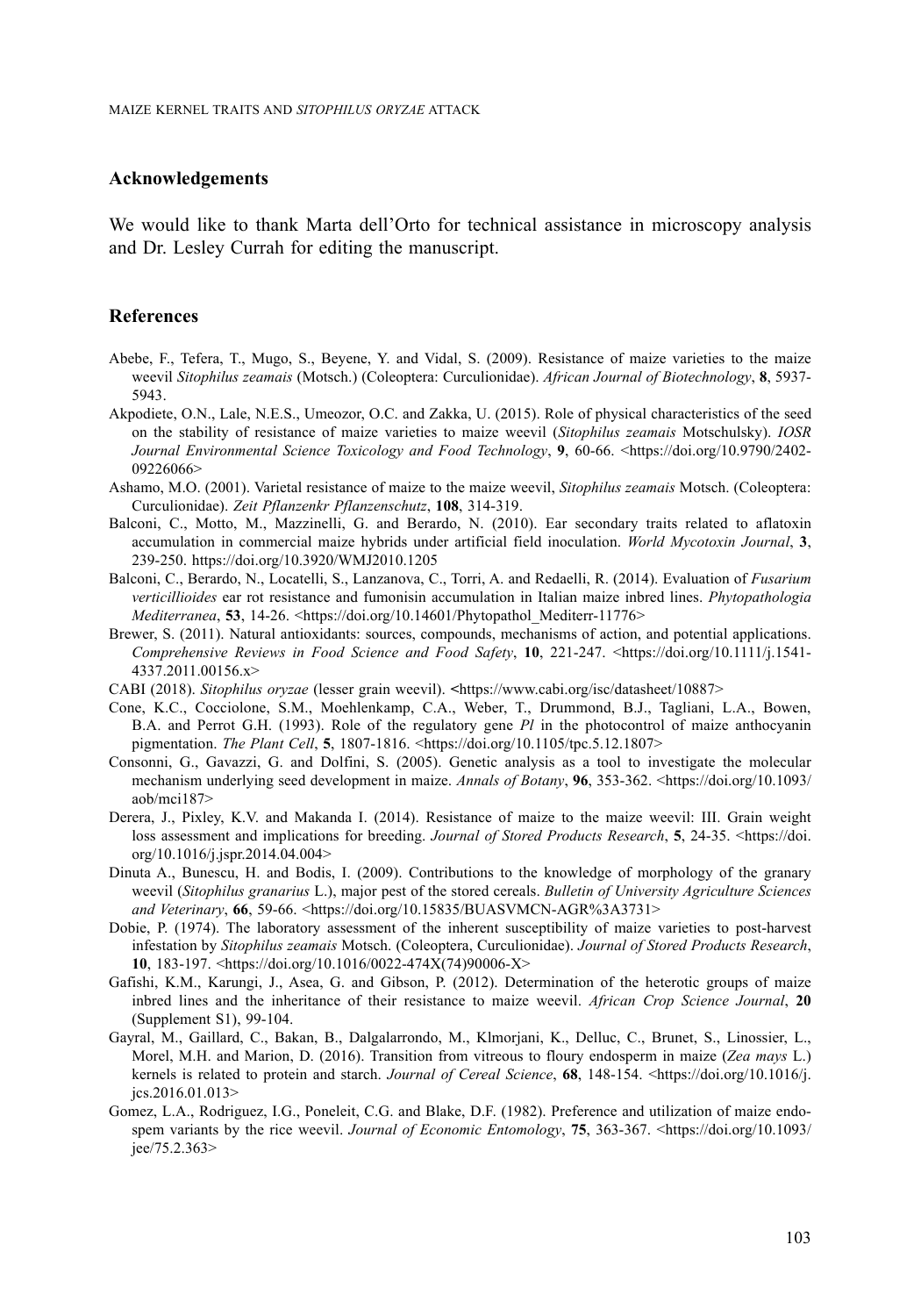- Heddi, A. (2003). Endosymbiosis in the weevil of the genus *Sitophilus*: genetic, physiological, and molecular interactions among associated genomes. In *Insect Symbiosis*, (Eds. K. Bourtzis and A. Miller), pp. 67-82, CRC Press LLC, New York.
- Ivbiljaro, M.F. (1981). The resistance of new varieties of maize to post-harvest infestation by *Sitophilus zeamais* Motsch and *Sitophilus oryzae* (L.). *Journal of Agricultural Science*, **96**, 479-481. [<https://doi.org/10.1017/](https://doi.org/10.1017/S0021859600066260) [S0021859600066260](https://doi.org/10.1017/S0021859600066260)>
- Kasozi, L.C., Derera, J., Tongoona, P., Tukamuhabwa, P., Muwonge, A. and Asea, G. (2016). Genotypic variation for maize weevil resistance in Eastern and Southern Africa maize inbred lines. *Uganda Journal of Agricultural Science*, **17**, 83-97. <<http://dx.doi.org/10.4314/ujas.v17i1.8>>
- Kim, S.K., Brewbaker, J.L. and Hallauer, A.R. (1988). Insect and disease resistance from tropical maize for use in temperate zone hybrids. In *Proceedings of the 43rd Annual Corn/Sorghum Research Conference*, *American Seed Trade Association*, pp. 194-226, Washington DC, USA.
- Lale, N.E.S., Zakka, U., Atijegbe, S.R. and Chukwu, O. (2013). The response of different maize varieties to three generations of *Sitophilus zeamais* (Motsch.) infestation. *International Journal of Agricultural Forestry*, **3**, 244-248. <[https://doi.org/10.5923/j.ijaf.20130306.07>](https://www.researchgate.net/profile/Sylvester-Atijegbe/publication/260341811_The_Response_of_Different_Maize_Varieties_to_Three_Generations_of_Sitophilus_zeamais_Motsch_Infestation/links/0deec530db9258a5aa000000/The-Response-of-Different-Maize-Varieties-to-Three-Generations-of-Sitophilus-zeamais-Motsch-Infestation.pdf)
- Limonta, L., Locatelli D.P., Sangiorgio, S. and Consonni, G. (2013). Susceptibility of maize variants to *Plodia interpunctella*. *Italian Journal of Food Science*, **25**, 283-288.
- Liu, D., Parker, M.L., Wellner, N., Kirbyb, A.R., Cross, K., Morris, V.J. and Cheng, F. (2013). Structural variability between starch granules in wild type and in *ae* high-amylose mutant maize kernels. *Carbohydrate Polymers*, **97**, 458-468. <<https://doi.org/10.1016/j.carbpol.2013.05.013>>
- Locatelli, D.P., Castorina, G., Sangiorgio, S., Consonni, G. and Limonta, L. (2019). Susceptibility of maize genotypes to *Rhyzopertha dominica* (F.). *Journal of Plant Disease and Protection*, **126**, 509-515. [<https://](https://doi.org/10.1007/s41348-019-00250-8) [doi.org/10.1007/s41348-019-00250-8>](https://doi.org/10.1007/s41348-019-00250-8)
- Manivannan, S. and Ezhilvendan, S. (2017). Insights into the functional potential of the rice weevil rostrum based on microstructure. *The Journal of Animal and Plant Sciences*, **27**, 688-69.
- Mansoor-ul-Hasan, A.A., Muhammad, J., Muhammad, W.J., Muhammad, S., Muhammad, Z.C. and Muhammad, A. (2017) Effect of temperature and relative humidity on development of *Sitophilus oryzae* L. (Coleoptera: Curculionidae). *Journal of Entomology and Zoology Studies*, **5**, 85-90. <[https://doi.org/10.1016/S0925-](https://doi.org/10.1016/S0925-5214(98)00090-8) [5214\(98\)00090-8>](https://doi.org/10.1016/S0925-5214(98)00090-8)
- Muzemu, S., Chitamba, J. and Goto, S. (2013). Screening of stored maize (*Zea mays* L.) varieties grain for tolerance against maize weevil, *Sitophilus zeamais* (Motsch.). *International Journal of Plant Research*, **3**, 17-22. <[https://doi.org/10.5923/j.plant.20130303.01](mailto:zhanghaoscience@163.com)>
- Nakakita, H. and Ikenaga, H. (1997). Action of low temperature on physiology o *Sitophilus zeamais* Motschulsky and *Sitophilus oryzae* (L.) (Coleoptera: Curculionidae) in rice storage. *Journal of Stored Product Research*, **33**, 31-38. <[https://doi.org/10.1016/S0022-474X\(96\)00022-7>](https://doi.org/10.1016/S0022-474X(96)00022-7)
- Nwosu, L.C. (2016). Chemical bases for maize grain resistance to infestation and damage by the maize weevil, *Sitophilus zeamais* Motschulsky. *Journal of Stored Products Research*, **69**, 41-50. <[https://doi.org/10.1016/j.](https://doi.org/10.1016/j.jspr.2016.06.001) [jspr.2016.06.001](https://doi.org/10.1016/j.jspr.2016.06.001)>
- Rahardjo, B.T., Astuti, L.P., Sugiarto, A.N. and Rizali, A. (2017). Susceptibility of maize genotypes to maize weevil *Sitophilus zeamais* Motsch. (Coleoptera: Curculionidae). *AGRIVITA Journal of Agricultural Science*, **39**, 329-334. <[https://doi.org/10.17503/agrivita.v39i3.1278>](https://doi.org/10.17503/agrivita.v39i3.1278)
- Redaelli, R., Alfieri, M. and Cabassi, G. (2016). Development of a NIRS calibration for total antioxidant capacity in maize germplasm. *Talanta*, **154**, **164-168**.  $\langle \text{https://doi.org/10.1016/j.talanta.2016.03.048>}$
- Russell, W.A. (1972). Registration of B70 and B73 parental lines of maize. *Crop Science*, **12**, 721. <[https://doi.](https://doi.org/10.3198/jpr2014.06.0041crmp) [org/10.3198/jpr2014.06.0041crmp>](https://doi.org/10.3198/jpr2014.06.0041crmp)
- Schnable, P.S., Ware, D., Fulton, R.S., Stein, J.C., Wei, F., Pasternak, S., *et al*. (2009). The B73 maize genome: complexity, diversity, and dynamics. *Science*, **326**, 1112-1115. <[https://doi.org/10.1126/science.1178534>](https://doi.org/10.1126/science.1178534)
- Serpen, A., Capuano, E., Fogliano, V. and Gökmen, V. (2007). A new procedure to measure the antioxidant activity of insoluble food components. *Journal of Agriculture and Food Chemistry*, **55**, 7676-7681. <[https://](https://doi.org/10.1021/jf071291z) [doi.org/10.1021/jf071291z>](https://doi.org/10.1021/jf071291z)
- Sodedji, F.A.K., Kwemoi, D.B., Kasozi, C.L., Asea, G. and Kyamanywa, S. (2018). Genetic analysis for resistance to *Sitophilus zeamais* (Motschulsky) among provitamin-A maize germplasm. *Maydica*, **63.2**, M14.
- Tongjura, J.D.C., Amuga, G.A. and Mafuyai, H.B. (2010). Laboratory assessment of the susceptability of some varieties of *Zea mays* infested with *Sitophilus zeamais* Motsch. (Coleoptera, Curculionidae) in Jos, Plateau State, Nigeria. *Science World Journal*, **5**, 55-57.